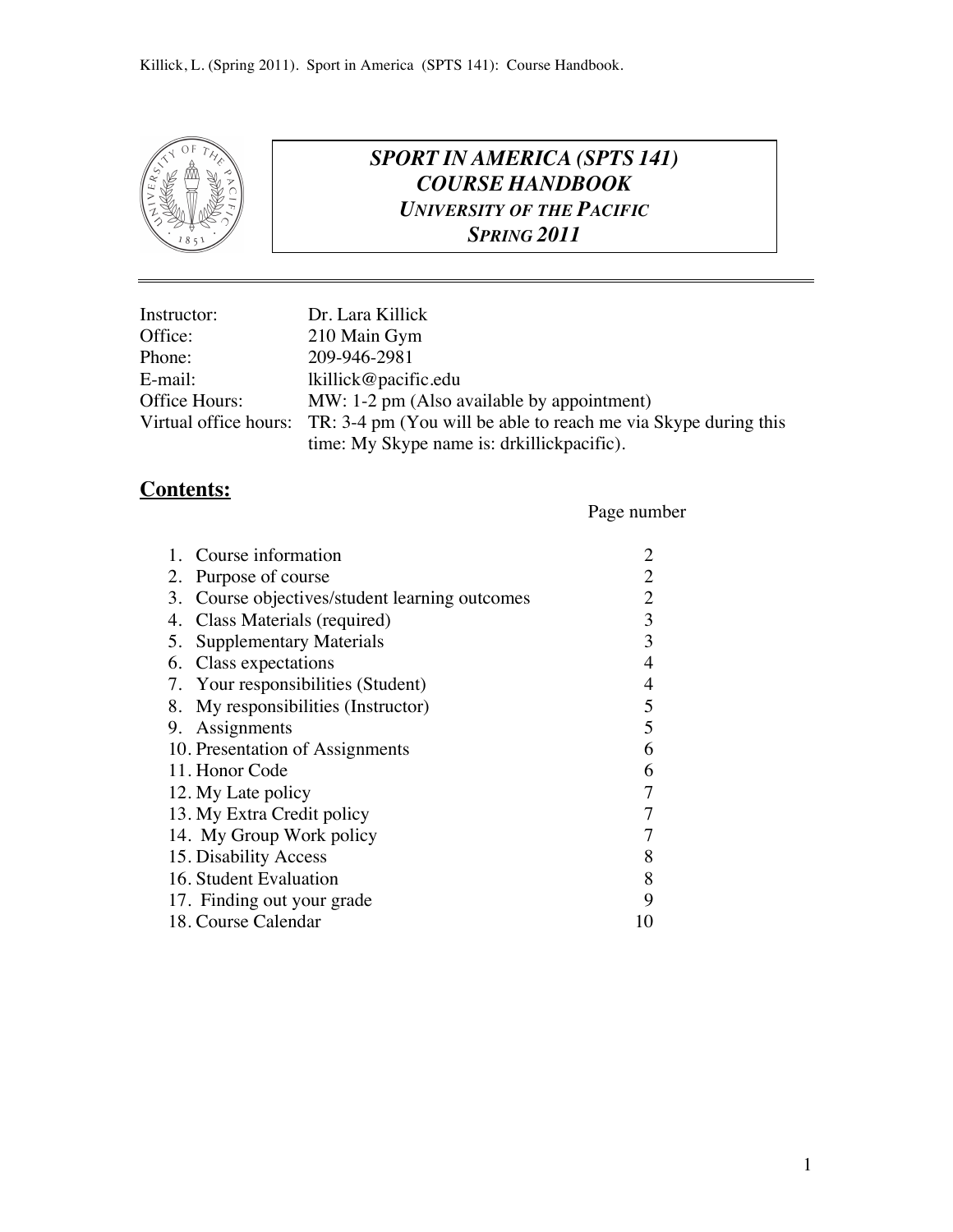## **1. Course Information:**

| Tuesday & Thursday                                         |
|------------------------------------------------------------|
| $1 - 2.45$ pm                                              |
| Gym $130$                                                  |
| Tuesday $11^{th}$ January–Tuesday 3 <sup>rd</sup> May 2011 |
| 4 credits                                                  |
|                                                            |

SPTS 141 is registered as a GE I-B (US studies), Ethnic Studies course and Gender Studies course. It contributes towards the Ethnic Studies and Gender Studies Minors.

#### **2. Purpose of course:**

This course is designed to explore the relationship between sport, culture and society in both the USA and the broader global world. You will learn to critically examine a wide range of topics including, but not limited to sport & gender, sport & race, global sports worlds, drugs and violence in sport, sport & politics and the crime-sport nexus. The intention of this course is to develop your sociological imagination and encourage you to think critically about the role sport plays in the development of societies, ideologies and everyday life.

#### **3. Course objectives/Student learning outcomes:**

By the end of this course, you will be able to:

- 1. Appraise the social significance of sport in American society
- 2. Evaluate the gap between the rhetoric surrounding sport in America and the reality of sport in America
- 3. Identify, explain and evaluate how various social institutions shape, and are shaped by, developments in sport.
- 4. Examine how sport in America reproduces, reinforces or challenges dominant ideologies/ways of thinking about gender, race, socio-economic status, disability, sexuality and our bodies
- 5. Identify and apply the central assumptions of the following theoretical perspectives to a range of sociological issues: Functionalism, Marxism and Feminisms.
- 6. Synthesize your lecture notes, readings and pertinent sporting events to explore sociological topics and formulate a case/argument in relation to the questions asked.
- 7. Reflect on, and critically examine, your own experiences of sport in America

You will also become:

- 1. More comfortable working in groups.
- 2. More skilled writers.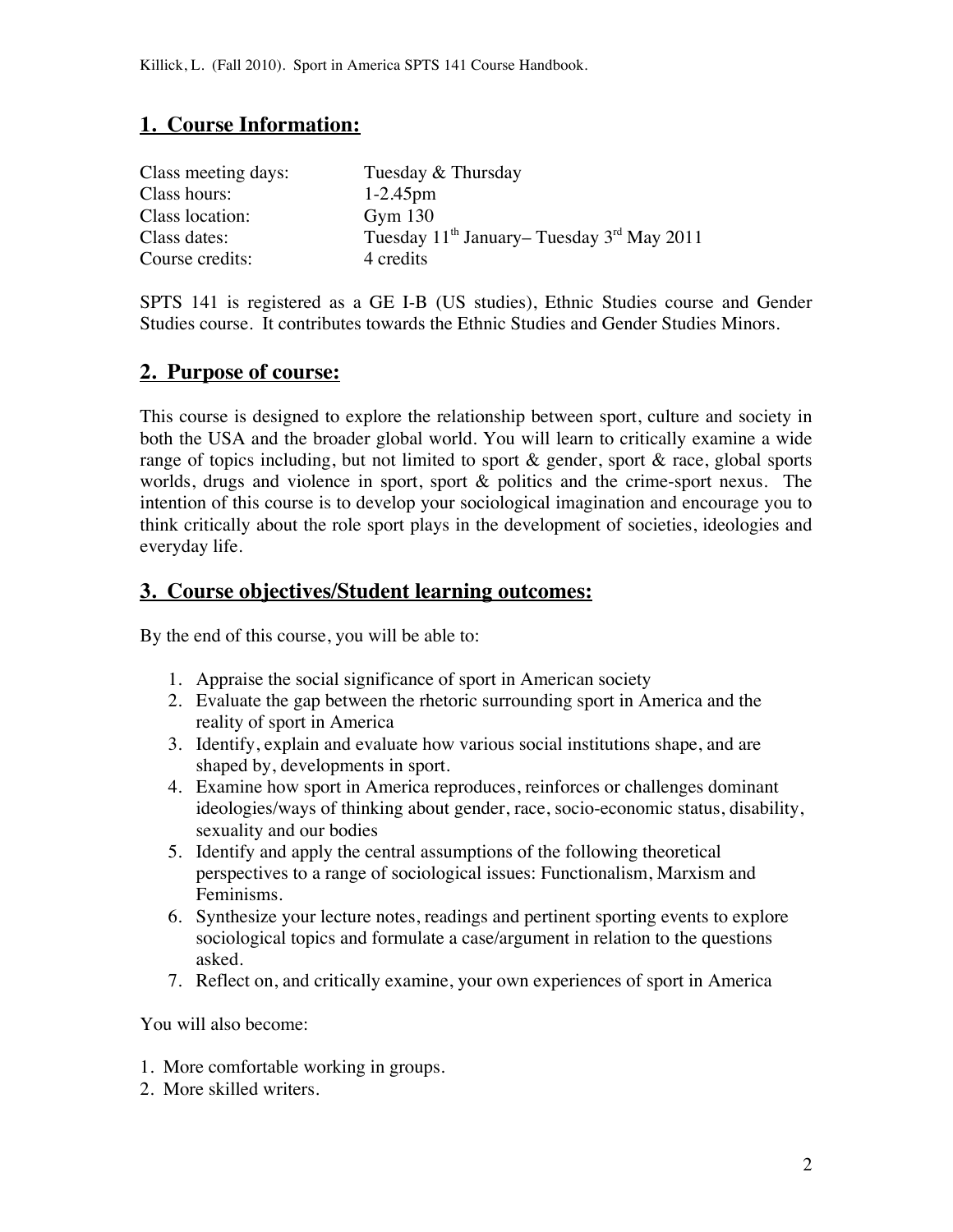- 3. More adapt at reading and selecting important information from a text.
- 4. More comfortable at presenting in front of others.
- 5. More skilled at constructing a logical argument grounded in evidence.

#### **4. Class Materials:**

- **Readings and Discussion Materials (required):** Along with the relevant power point slides, I will post weekly readings, media articles and scholarly sources that form the basis of class discussions/group tasks. You will be able to access these via your laptops in class. Alternatively, you may wish to print them out and bring them. The cost of printing these materials at the library will not exceed **\$40** for the whole semester (this is cheaper than a class text!).
- **"Sports Pages" (required):** Every Thursday you will be expected to bring to class a current media article related to the topic of the week. This can be sourced from the printed or online media. You will share your findings with your classmates during small group discussions. This task will assist you with your media portfolio.

#### **5. Supplementary Materials:**

The following books are an excellent source of sociological critique and can be used to supplement your assigned reading:

- Atkinson, M. (2008). Battleground Sports. London, Greenwood Press. (Access through library)
- Cashmore, E. (2005). Making Sense of Sports ( $4<sup>th</sup>$  Edition). London, Routledge. (\$9.99 secondhand on Amazon here).
- Coakley, J. (2009). Sports in Society: Issues and Controversies (10th edition). New York: McGraw-Hill. (The  $10<sup>th</sup>$  Edition is pricey but more up-to-date, you can pick up the 9<sup>th</sup> edition for \$5 secondhand on Amazon and it is just as good, I would not go any older than the  $8<sup>th</sup>$  edition though).
- Eitzen, S. (2007). Fair and Foul: Beyond the Myths and Paradoxes of Sport. Oxford, Rowman & Littlefield Publishers. (\$16 new, \$1 secondhand on Amazon here)
- Eitzen, D.S. & Sage, G.H. (2009). Sociology of North American Sport (8th ed.). Brown & Benchmark: Madison, WI. (\$45 new, \$36 second hand on Amazon here).
- Hargreaves, J. (1994). Sporting Females. London, Routledge (\$47.13 new, \$8.95 secondhand on Amazon here)
- Jarvie, G & Maguire, J. (1994). Sport & Leisure in Social Theory. London, Routledge (\$3.84 secondhand on Amazon here).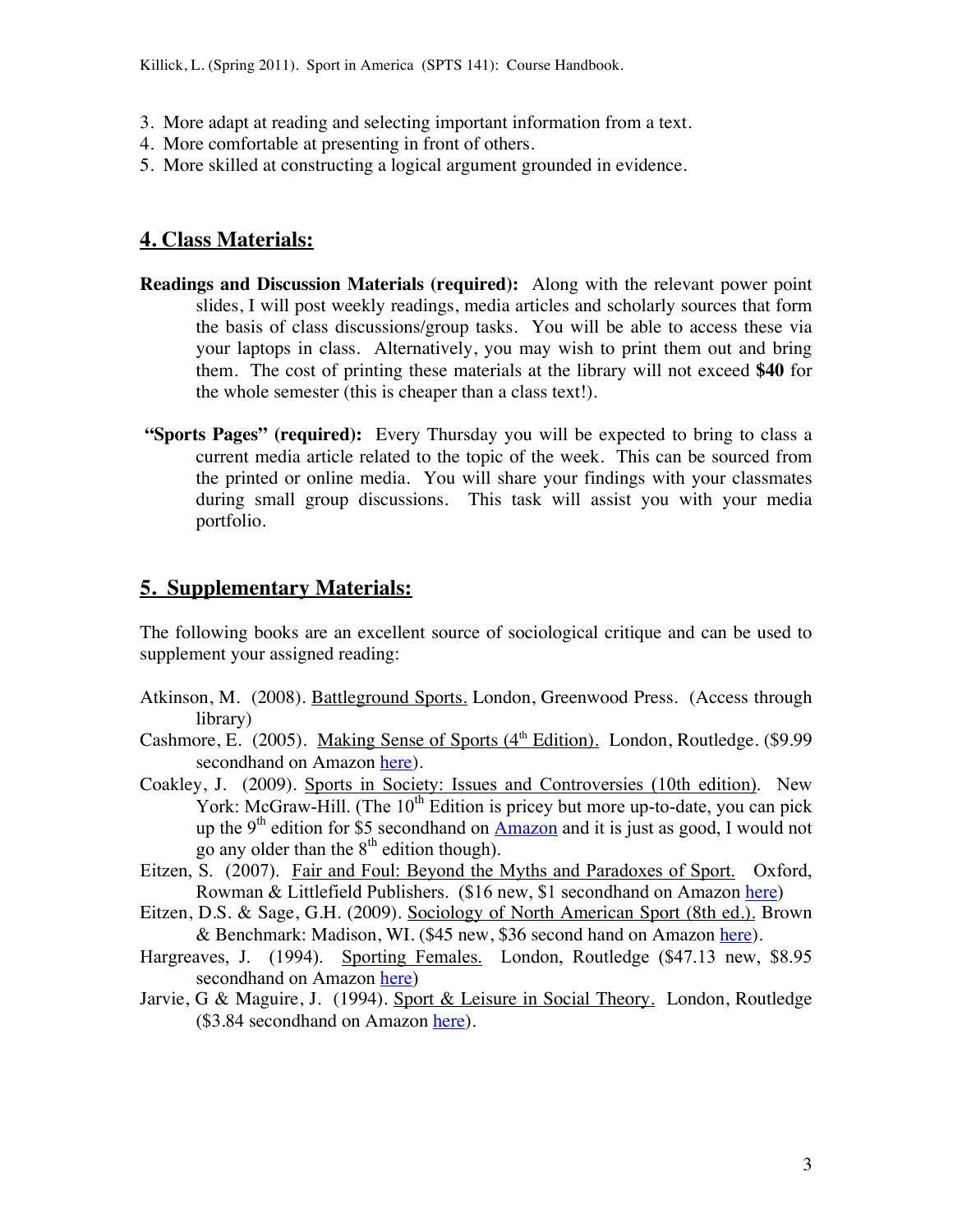## **6. Class expectations:**

You will not be able to get good grades in this class by just attending class. You will need to **READ** (books, journals, newspapers), **WATCH** sport, **EXPLORE** sport worlds using the media, spend time **THINKING** about what we talk about and **SYTHESIZE** all of these aspects together to get good grades.

My lecture notes alone will not be enough to do well in this class. To get good grades and get the most out of this class you should be doing *at least* 2 hours of work outside of class for every hour that you are in class with me. You spend 4 hours in class with me, so *each week* you should be doing *at least* 8 hours of work related to this class outside of our contact time.

This may sound like a lot, but if I were a student, I would break it down into manageable pieces and try and do something related to the class everyday rather than attempting to do it in large blocks. It doesn't always have to involve sitting in the library reading books, you can schedule discussion meetings with your classmates, watch sport on TV and engage your sociological imagination, debate issues with your friends and family. All of these things will help you sharpen your sociological imagination and prepare for class.

We will do A LOT of active learning activities and I will not come with all the answersyou will need to do the readings, bring your own examples and experiences and be ready to share them. I will match your input with my expertise, but if you don't 'bring it' you won't be able to make the most of our contact time and this will be reflected in your grade.

## **7. Your responsibilities (student):**

1. **Attendance** – Your attendance is mandatory. Group discussions are the foundation of this class, and without student presence, quality discussion cannot take place. I will take a roster each class to monitor attendance. Furthermore, each class will begin with a "Power play", a 2-minute quiz worth 2 points; therefore absences will harm your grade.

2. **Class Etiquette** - You are required to come to class on time-the 'power plays' will take place in the first 2 minutes of class, if you are not seated when I distribute the 'power play' you will not be eligible to take it. You are required to adhere to the guidelines of respectful discussion *at all times* during the class. These guidelines will be established in the first class. Laptops are permitted in class for class-related purposes only and all cell phones, PDAs or iPods are to be silenced during class. You will earn a failing grade if your cell phone rings, you are caught text messaging or inappropriately using your laptop (e.g. being on Facebook during class) more than once during the semester.

3. **Reading**– You will be required, **as a minimum,** to read your weekly reading assigned at the end of each class or via the class Sakai site. Additional readings will be assigned as required. It is your responsibility to check Sakai each week for these readings. Where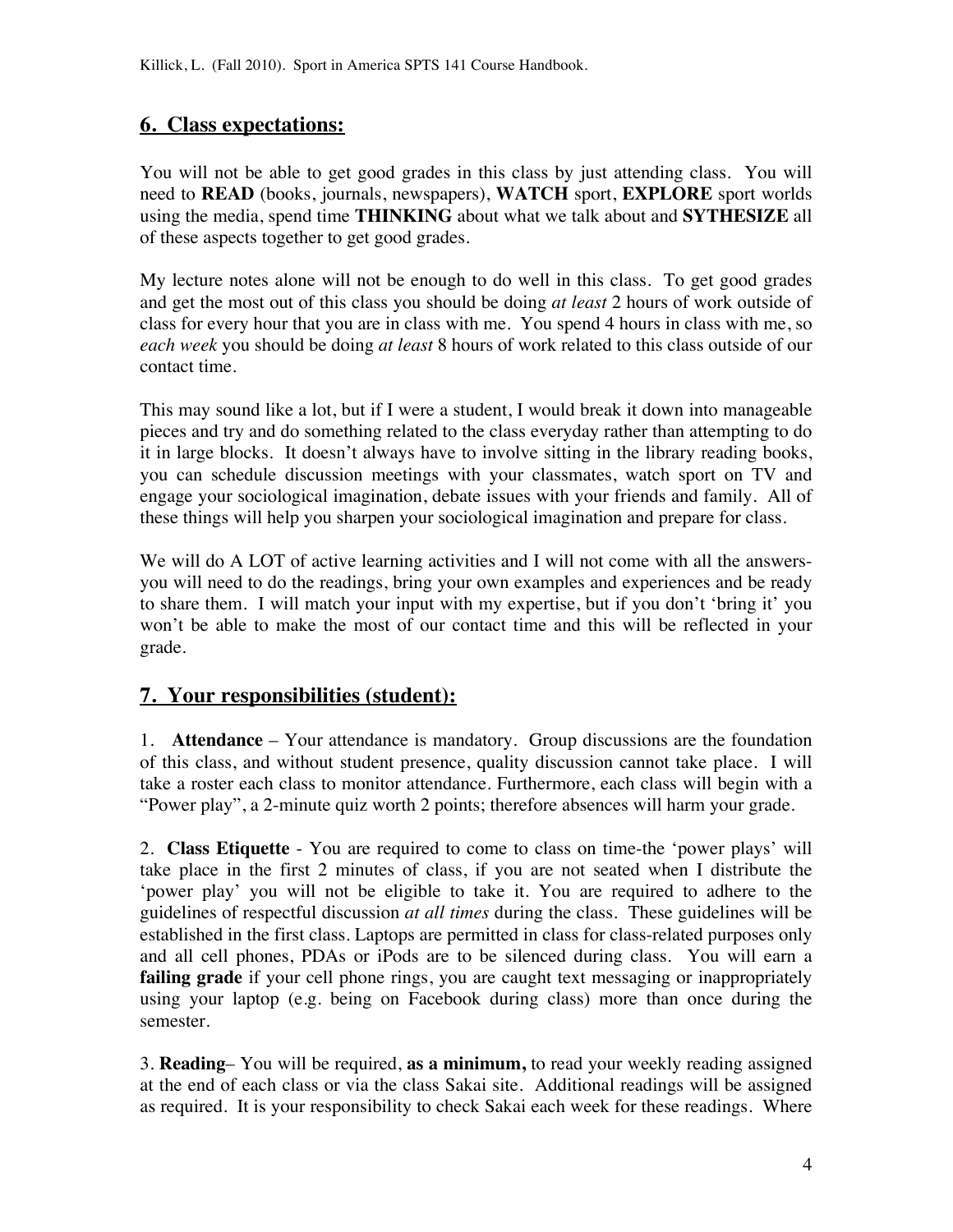appropriate a reading guide will be issued. These guides will help direct your reading and encourage you to ask critical questions as you read. They will also serve as the foundation for discussion in the class and can be used as study guides for the assignments. You must complete your assigned reading before the start of the class.

4. **Assignments** – It is your responsibility to ensure that you meet the demands and time schedules for each assignment. Detailed rubrics for all the assignments will be provided. Please read these carefully as failure to present assignments as required (see Section 10 for presentation expectations) and any late submissions will result in lost grades (see Section 12 for definition of 'late' assignments).

5. **Sakai** – You must access the course's Sakai site before the start of your class on the 18<sup>th</sup> January 2011. You can access Sakai here. Follow the instructions on the handout provided in class to find out how to sign up and navigate this course's Sakai page.

## **8. My responsibilities (Instructor):**

- 1. **Sakai postings** I will maintain a presence on Sakai. You will be able to find your syllabus, rubrics for assignments and readings on Sakai. My deadline for posting readings will be 5pm on Tuesdays (for Thursday's class) and 5pm on Thursday's (for Tuesday's class). This will allow you time to download them and work through them before class.
- 2. **Office hours** I will be in my office during the hours stated on page 1. You will also be able to reach me via Skype during my virtual office hours. You can also make appointments to see me at a time that is convenient to you.
- 3. **Returning assignments**  I will return assignments in a timely manner to allow you to benefit from the feedback given and hopefully improve your grade in the next assignment.
- 4. **PowerPoint slides**  I will post my PowerPoint slides on Sakai at least 12 hours before class.
- 5. **Changes to course calendar –** I reserve the right to change the course calendar as required. I will post all changes on Sakai.

## **9. Assignments:**

There are five forms of assignments in this class:

1. **"Power Plays"** (50 points) – Each class will begin with a 'power play' (a 2 minute/2 point quiz) based on the previous class' topic and discussions.

2. **Class activities** (25 points) – There will be class activities assigned throughout the semester.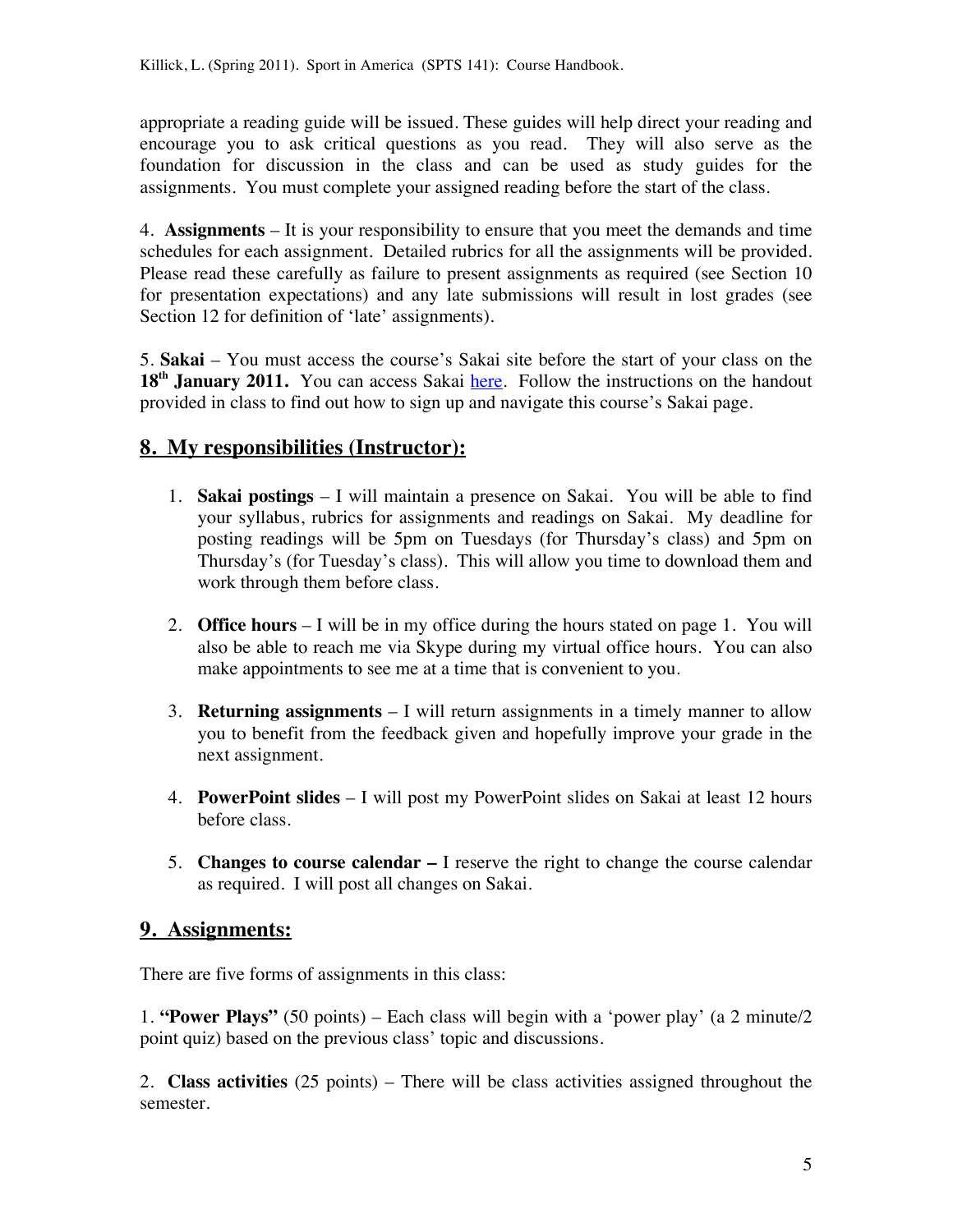3. **Olympic Report** (100 points). With a partner of your choice, you will select an Olympiad, and analyze the political uses of the Games. A detailed rubric will be provided. **The best report will be published on the British Library Website as part of their "Celebrating the Olympics" resources.** Each pair must declare which Olympiad they are going to explore with me by the start of the class on **Tuesday 8th February.** You must each turn in a report via Sakai by 10am on **Tuesday 22nd February**.

4. **Media Portfolio** (175 points) – This portfolio is a cumulative semester-long independent project. A detailed rubric for the media portfolio will be provided. You must turn in your Media Portfolio at or before the start of class on **Tuesday 26<sup>th</sup> April.** 

5. **Class Debates** (100 points). This is a group project and will take place during the final exam period. In teams of 4, you will defend a position on one of three debate topics. You must register your team with me by **Thursday 14th April.** The debate topics will be chosen on **Thursday 14<sup>th</sup> April** when your team will also be randomly assigned its position. The debates will take place on **Tuesday**  $3<sup>rd</sup>$  **May between 12 noon – 3pm.** A detailed rubric for the debates will be provided.

## **10. Presentation of Assignments:**

Assignments must be word-processed, double spaced and justified in 12-point Times New Roman with 1-inch margins. They must include page numbers and a header with the title of the assignment and your Pacific ID number. You must also include an accurate word count (not including your bibliography) at the end of the assignment. Detailed rubrics will be provided for all assignments.

Each assignment must be accompanied by the appropriate submission form, which takes the place of a title page (available on Sakai). Failure to do so will result in the loss of half a letter grade. Do not write your name on assignments use your Pacific ID as a means of identification instead.

You are required to reference all cited sources in accordance with the APA referencing style. The Owl at Purdue website offers an extensive guide to the APA format. You can also view a basic APA tutorial here. It is your responsibility to ensure that your assignments are correctly referenced.

## **11. Honor Code:**

You are to comply with the University of the Pacific's policy regarding academic conduct as described in the *2007-2008 General Catalog*:

> "All members of the University community are entrusted with the responsibility of observing high ethical conduct. Essential to the fundamental purpose of the University is the commitment to the principles of truth and honesty.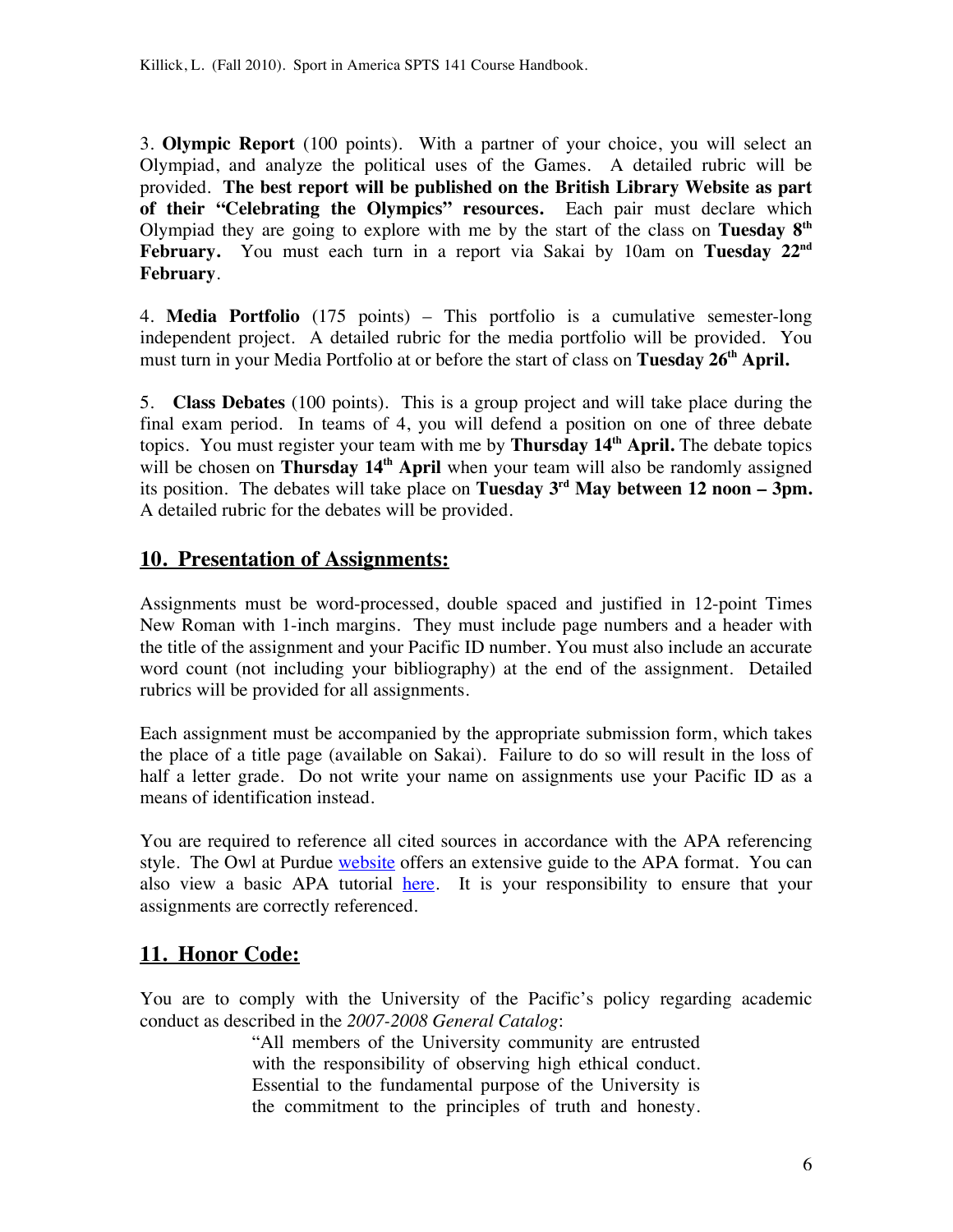Members of the University community, including students, faculty, staff, administrators and trustees, must not commit any intentional misrepresentation or deception in academic, professional, or community matters. Further, community members are expected to treat others with civility, respect, and dignity." (p. 33)

You are required to reference all cited sources in accordance with the APA referencing style. The Owl at Purdue website offers an extensive guide to the APA format. You can also view a basic APA tutorial here. It is your responsibility to ensure that your assignments are correctly referenced. The College of the Pacific holds all of its students to a strict standard of academic integrity. Academic dishonesty will not be tolerated in this class. In the case of a suspected violation of the University academic honor code, I will evaluate the alleged infraction and report it immediately to the chair of the department, the College Academic Affairs office, and the Office of Judicial Affairs, which will begin a formal investigation. If the Office of Judicial Affairs determines that the student is responsible for the honor code violation, the standard penalty in the College is failure of the assignment and/or the course. In such cases, the student will be prevented from dropping or withdrawing from the course, even if the deadline to do so has not expired. Further disciplinary action may also be taken by the Office of Judicial Affairs. The full text of the University's Academic Honesty Policy can be found here

## **12. My Late Policy:**

Your assignments must be turned in via Sakai before the *beginning* of class on the due date. After that time they will be considered late. Each *day* (24hrs) assignments are late; they will drop half a letter grade. No credit will be given for any assignments turned in five days after the due date.

## **13. My Extra Credit policy:**

Under no circumstances do I offer extra credit assignments- you have plenty of chances to accrue points throughout the semester. However, I will award extra credit points for participation in various class activities. These points (max. 10 points) will be added to your overall class score. They can help you improve your grade if you are on a borderline.

## **14. My Group Work policy:**

I recognize that group work can often be stressful and a difficult process. However, the development of good communication and teamwork skills is integral to success in the workplace. The selection of your groups should be made carefully and with due consideration of your interests and schedules. In order to address some of the issues that can arise from group work, I implement 2 separate strategies in this class: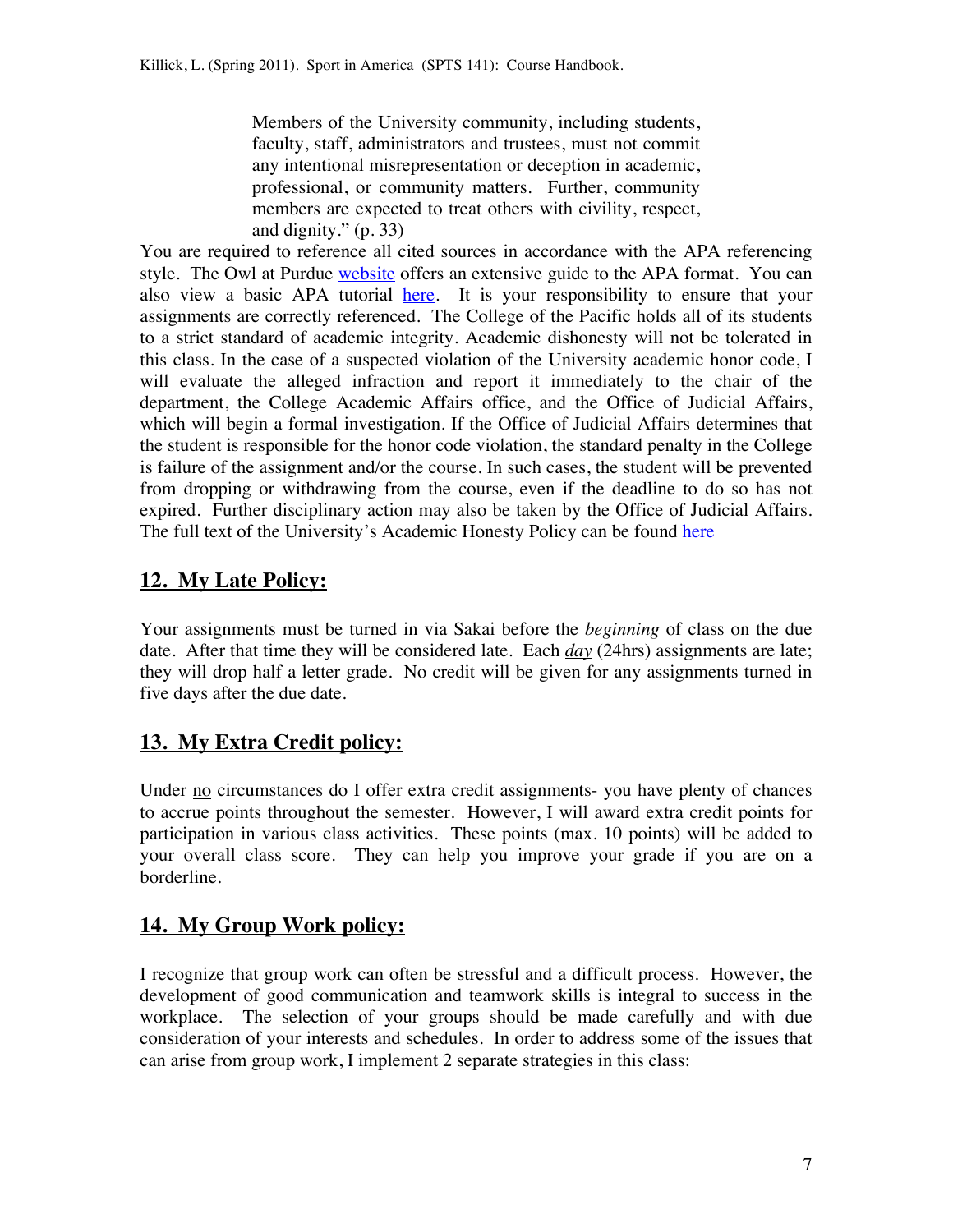- 1) **Peer grading**: 10% of your final class debate grade will be awarded by your group members. They will grade you on your contribution to the final project (see Sakai for example grading sheet).
- 2) **Survivor clause**: You are able to 'vote' group members 'off your island' **up to 7 days** before the due date of the project. To enact the survivor clause your group must report any grievances to Dr Killick and the vote must be conducted in my office prior to this deadline. A majority vote is required to cast any group member 'off the island'. Ejected group members will have the choice to join another group (permission required from new group) or undertaking the final project alone.

## **15. Disability Access:**

The University of the Pacific is committed to the goal of providing qualified students an equal opportunity to attain college education regardless of disability. To reach that goal, Pacific will make efforts towards meeting reasonable requests for services and accommodations to students with disabilities. The Educational Resource Centre offers a variety of services for Pacific students with disabilities, including but not limited to, extended time for completing exams, alternative testing procedures, note takes and transportation to and from classes. Please contact them in the first instance, however I am also available to discuss appropriate academic accommodations that may be required for students with disabilities. Requests for academic accommodations are to be made during the first **three weeks** of the semester, except for unusual circumstances. Students are encouraged to register with the Office of Services for Students with Disabilities (Bannister Hall, Room 101, (209) 946-2879, E-mail: ssd@uop.edu, website: http://www.uop.edu/education/ssd) to verify their eligibility for appropriate accommodations.

## **16. Student Evaluation:**

How are your grades worked out?

| Power plays $=$         | 50 points  |
|-------------------------|------------|
| Class activities<br>$=$ | 25 points  |
| Olympic report $=$      | 100 points |
| Media portfolio $=$     | 175 points |
| Final Debate $=$        | 100 points |
| $TOTAL =$               | 450 points |

Your final grades will be determined by calculating your accumulated points from the power plays, class activities, Olympic report, media portfolio and final presentation and dividing that number by the total points possible (450 points). Your final grade will be assigned according to the following scale. Where necessary, grades will be rounded up to the nearest point.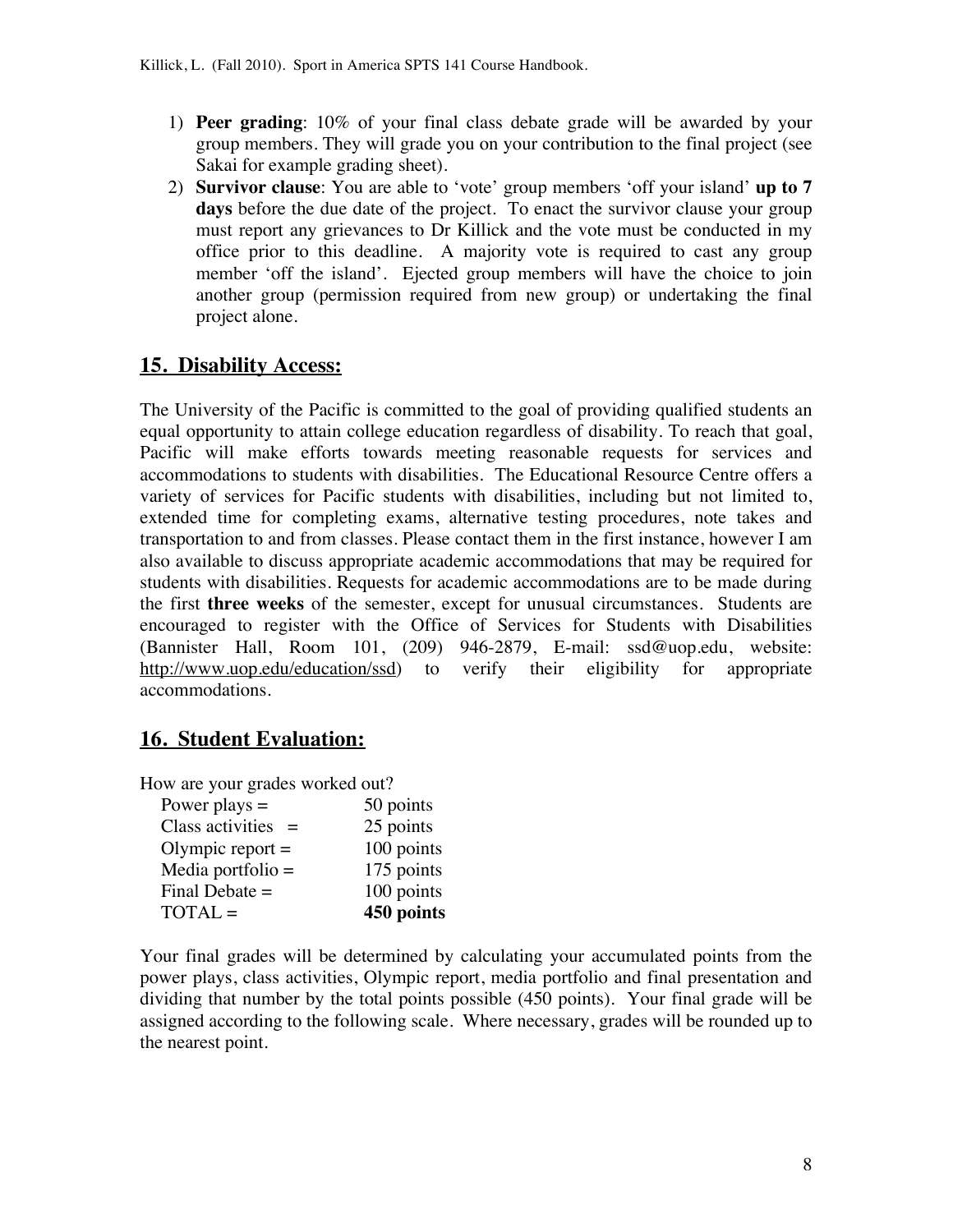Killick, L. (Spring 2011). Sport in America (SPTS 141): Course Handbook.

| $A = 93 - 100\%$  | $C_{\pm} = 77 - 79\%$ | $D = 60 - 62\%$         |
|-------------------|-----------------------|-------------------------|
| $A = 90 - 92\%$   | $C = 73 - 76\%$       | $F = 59.5 \%$ and below |
| $B_0 = 87 - 89\%$ | $C_{-} = 70 - 72\%$   |                         |
| $B = 83 - 86\%$   | $D_{\pm} = 67 - 69\%$ |                         |
| $B = 80 - 82\%$   | $D = 63 - 66\%$       |                         |

To earn the grades you need to do the following:

- $A =$ combine/synthesize the set readings, additional research, contemporary examples, your notes from class and PowerPoint slides
- $B =$  combine/synthesize the set readings, notes from class and PowerPoint slides
- $C =$  combine the notes you take in class with the PowerPoint slides
- $D =$  rely on your PowerPoint slides alone

#### **17. Finding out your grade:**

I will post your grades on the course Sakai site and will return your assignments to you during class. If you are absent from that class, you can collect your assignments from my office. If you have not collected them by the end of the semester, I reserve the right to dispose of them.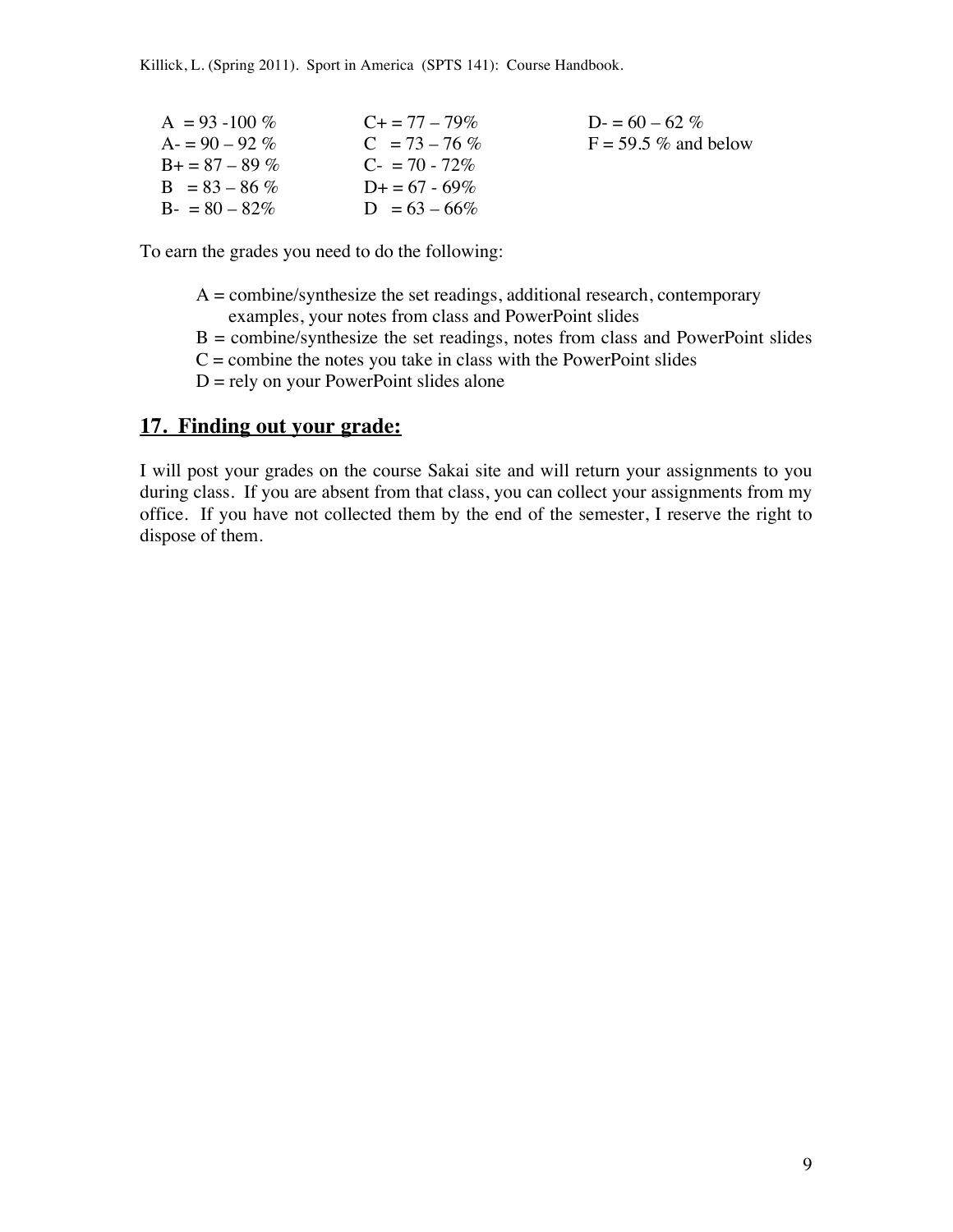

*SPORT IN AMERICA (SPTS 141) COURSE CALENDAR UNIVERSITY OF THE PACIFIC SPRING 2011*

E-mail: lkillick@pacific.edu<br>
Office Hours: 209-95-2091 See syllabus See syllabus

Instructor: Dr. Lara Killick Office: 210 Main Gym<br>
E-mail: lkillick@pacific.edu Phone: 209-946-2981

## *I RESERVE THE RIGHT TO ALTER THIS CALENDAR AS REQUIRED. ALL CHANGES WILL BE POSTED ON SAKAI*

## **1ST QUARTER: THINKING SOCIOLOGICALLY ABOUT SPORT**

| Date  | <b>Topic</b>             | <b>Class Tasks</b> | $\bf Reading(s)$ | <b>Assignments</b> |
|-------|--------------------------|--------------------|------------------|--------------------|
| 01/11 | <b>INTRODUCTION:</b>     |                    | None set         |                    |
|       | <b>WHAT IS SPORT(S)?</b> |                    |                  |                    |
| 01/13 | <b>INTRODUCTION:</b>     | * Sports Pages     | Hughes           | $&$ PP1            |
|       | <b>SPORT(S) IN</b>       | * SIA syllabus     | Coakley- The     |                    |
|       | <b>AMERICA</b>           | quiz               | Sports Ethic     |                    |
| 01/18 | <b>THINKING</b>          |                    | Eitzen-Fair &    | PP <sub>2</sub>    |
|       | <b>SOCIOLOGICALLY</b>    |                    | Foul-Chapter     |                    |
|       | <b>ABOUT SPORTS</b>      |                    | $4$ (pg 51-71)   |                    |

## **2ND QUARTER: SPORTS WORLDS**

| Date  | <b>Topic</b>                 | <b>Class Tasks</b>  | $\textbf{Reading}(s)$ | <b>Assignments</b> |
|-------|------------------------------|---------------------|-----------------------|--------------------|
| 01/20 | <b>DEVELOPMENT OF</b>        | * Sports pages      | Guttmann-             | PP <sub>3</sub>    |
|       | <b>MODERN SPORT</b>          |                     | From Ritual to        |                    |
|       |                              |                     | Record-               |                    |
|       |                              |                     | Chapter 2 (pg)        |                    |
|       |                              |                     | $15-55$               |                    |
| 01/25 | <b>DEVELOPMENT OF</b>        | * "Who do you       | None set              | PP <sub>4</sub>    |
|       | <b>AMERICAN SPORT</b>        | think you are" Task |                       | * Coaches Corner:  |
|       |                              |                     |                       | Media Portfolio    |
| 01/27 | <b>SPORTS IN THE</b>         | * Sports Pages      | "Games"               | PP <sub>5</sub>    |
|       | <b>GLOBAL WORLD</b>          | * "Shrinking        | without               |                    |
|       |                              | worlds" Task        | Frontiers"            |                    |
| 02/01 | <b>SPORTS &amp; POLITICS</b> |                     | Eitzen & Sage:        | P <sub>P6</sub>    |
|       |                              |                     | Chapter 9 (pg)        |                    |
|       |                              |                     | $195 - 205$           |                    |
| 02/03 | <b>SPORTS &amp; POLITICS</b> | * Sports Pages      | Eitzen & Sage:        | PP7                |
|       | <b>&amp; INFORMATION</b>     |                     | Chapter 9 (pg)        | * Coaches Corner:  |
|       | <b>LITERACY</b>              |                     | $205 - 213$           | Olympic report     |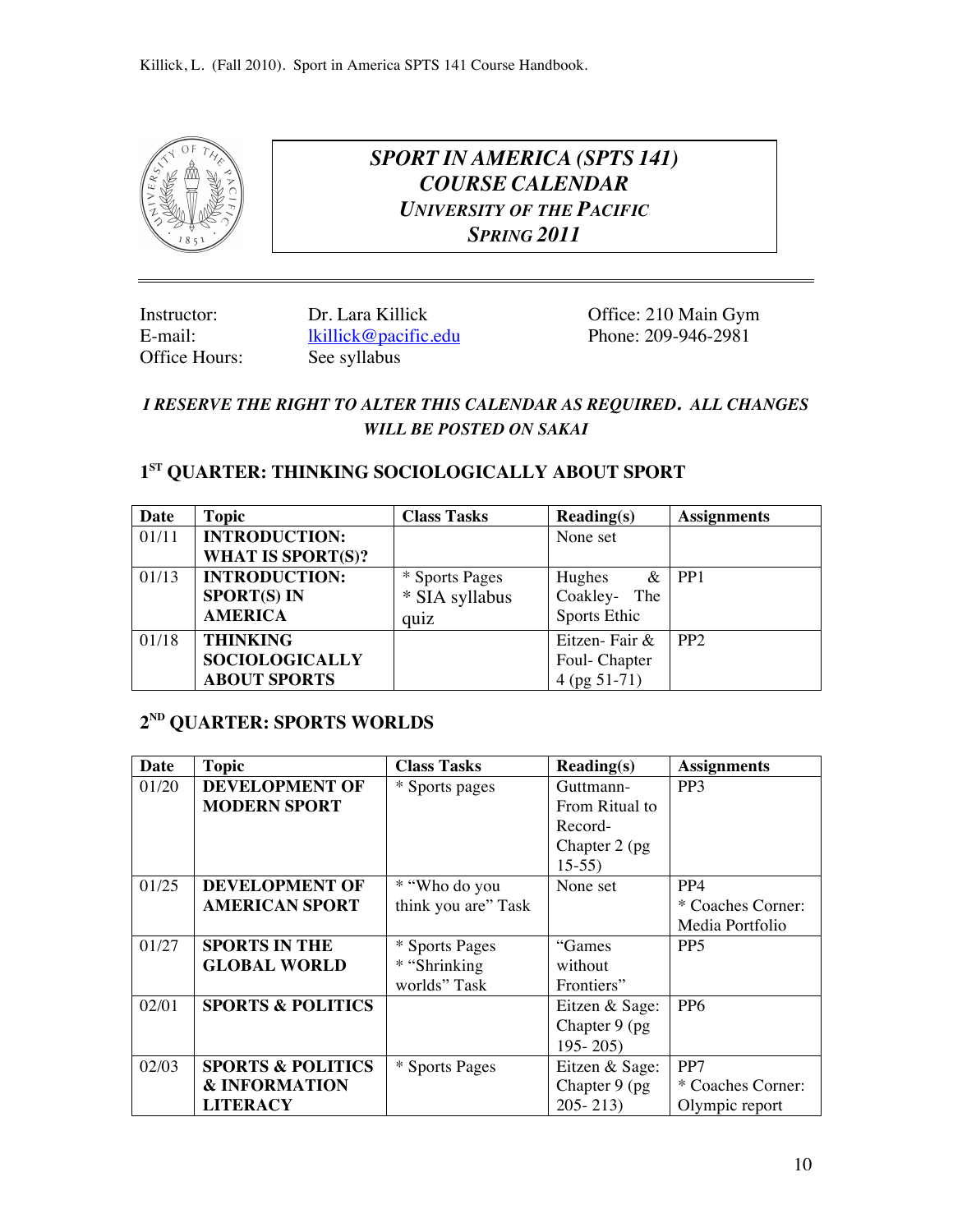| 02/08 | <b>SPORTS &amp; THE</b><br><b>ECONOMY</b>                                     | "Chasing the<br>Corporate Dragon"<br>Task | See Sakai                                     | PP8<br><b>DEADLINE TO</b><br><b>REGISTER</b><br><b>OLYMPICS</b>                                   |
|-------|-------------------------------------------------------------------------------|-------------------------------------------|-----------------------------------------------|---------------------------------------------------------------------------------------------------|
| 02/10 | <b>SPORTS,</b><br><b>ALIENTATION &amp;</b><br><b>ATHLETES' RIGHTS</b>         | * Sports Pages                            | See Sakai                                     | PP <sub>9</sub>                                                                                   |
| 02/15 | <b>SPORTS &amp;</b><br><b>EDUCATION: HIGH</b><br><b>SCHOOL SPORT</b>          |                                           | See Sakai                                     | <b>PP10</b><br><b>DEADLINE TO</b><br><b>ENACT</b><br><b>SUVIVOR</b><br><b>CLAUSE</b><br>(Olympic) |
| 02/17 | <b>SPORTS &amp;</b><br><b>EDUCATION:</b><br><b>COLLEGIATE</b><br><b>SPORT</b> | * Sports pages                            | See Sakai                                     | <b>PP11</b><br>* Coaches Corner:<br>Olympic report                                                |
| 02/22 | <b>THE SPORTS-MEDIA</b><br><b>COMPLEX (1)</b>                                 |                                           | Eitzen & Sage:<br>Chapter 11 (pg)<br>240-270) | <b>PP12</b><br><b>OLYMPIC</b><br><b>REPORT DUE</b>                                                |
| 02/24 | THE SPORTS-MEDIA<br><b>COMPLEX (2)</b>                                        | * Sports Pages                            | See Sakai                                     | <b>PP13</b>                                                                                       |

# **3RD QUARTER: SPORTING IDENTITIES:**

| <b>Date</b> | <b>Topic</b>                  | <b>Class Tasks</b>  | <b>Reading</b> | <b>Assignments</b> |
|-------------|-------------------------------|---------------------|----------------|--------------------|
| 03/01       | <b>SPORTS &amp;</b>           | Media: Angel or     | None set       | <b>PP14</b>        |
|             | <b>IDENTITIES: INTRO</b>      | Devil debate        |                | * Coaches Corner:  |
|             |                               |                     |                | Media Portfolio    |
| 03/03       | <b>HOOP DREAMS:</b>           | * Sports Pages      | Watch Hoop     | <b>PP15</b>        |
|             | <b>SPORTS &amp; SSES</b>      | * Hoop Dreams       | Dreams         |                    |
|             |                               | Worksheet           |                |                    |
| 03/08       | <b>NO CLASS- SPRING BREAK</b> |                     |                |                    |
| 03/10       | <b>NO CLASS- SPRING BREAK</b> |                     |                |                    |
| 03/15       | "WHITE MEN CAN'T              |                     | See Sakai      | PP16               |
|             | <b>JUMP": SPORTS &amp;</b>    |                     |                |                    |
|             | <b>ETHNICITY</b>              |                     |                |                    |
| 03/17       | "DARWIN'S                     | * Sports Pages      | Eitzen-Fair &  | <b>PP17</b>        |
|             | <b>ATHLETES": SPORTS</b>      | * Race: Myths &     | Foul: Chapter  | <b>MEDIA</b>       |
|             | <b>&amp; ETHNICITY</b>        | Realities worksheet | $3$ (pg 33-48) | <b>PORTFOLIO</b>   |
|             |                               |                     |                | (SPORTS            |
|             |                               |                     |                | <b>WORLDS</b> )    |
|             |                               |                     |                | <b>ENTRIES DUE</b> |
| 03/22       | "REAL MEN DON'T               | "Real" Man Picture  | See Sakai      | <b>PP18</b>        |
|             | <b>QUIT": SPORTS, MEN</b>     |                     |                |                    |
|             | & THE GENDER                  |                     |                |                    |
|             | <b>ORDER</b>                  |                     |                |                    |
| 03/24       | "YOU THROW LIKE               | * Sports Pages      | See Sakai      | PP19               |
|             | A GIRL": SPORTS,              |                     |                |                    |
|             | <b>WOMEN &amp; THE</b>        |                     |                |                    |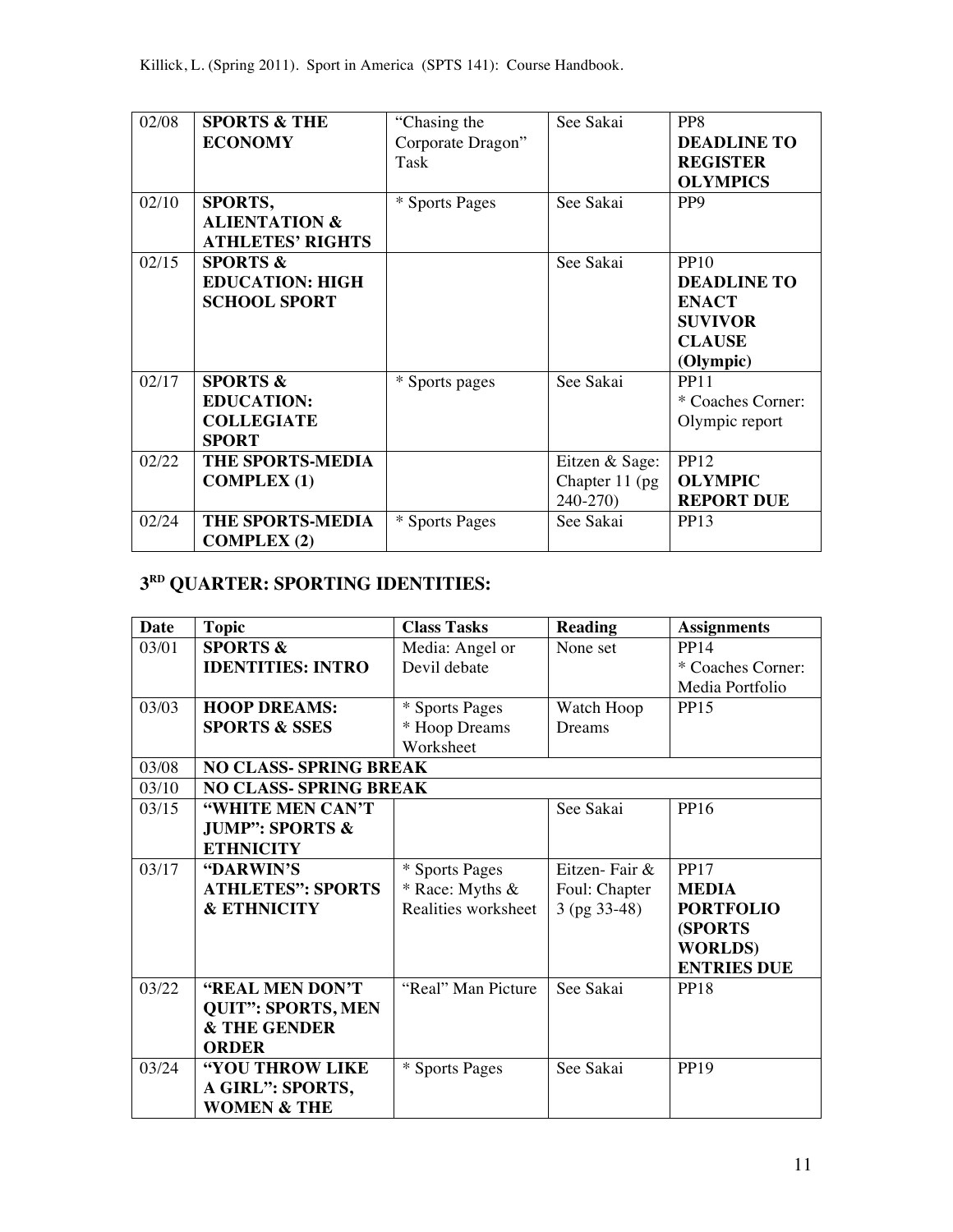|       | <b>GENDER ORDER</b> |            |              |             |
|-------|---------------------|------------|--------------|-------------|
| 03/29 | (DIS)ABILITY &      | Murderball | Watch        | <b>PP20</b> |
|       | <b>SPORTS</b>       | worksheet  | Murderball & |             |
|       |                     |            | See Sakai    |             |

# **4TH QUARTER: SPORTING BODIES**

| <b>Date</b>    | <b>Topic</b>                                                                                                              | <b>Class Tasks</b>                                               | <b>Reading</b>                          | <b>Assignments</b>                                                                                                                                                                     |
|----------------|---------------------------------------------------------------------------------------------------------------------------|------------------------------------------------------------------|-----------------------------------------|----------------------------------------------------------------------------------------------------------------------------------------------------------------------------------------|
| 03/31          | <b>SPORTING BODIES:</b>                                                                                                   | <b>Sporting Identities:</b>                                      | See Sakai                               | <b>PP21</b>                                                                                                                                                                            |
|                | <b>INTRO</b>                                                                                                              | debates                                                          |                                         | * Coaches Corner:                                                                                                                                                                      |
|                |                                                                                                                           | * Sports Pages                                                   |                                         | <b>Class Debates</b>                                                                                                                                                                   |
| 04/05          | <b>SEXUAL BODIES</b>                                                                                                      |                                                                  | See Sakai                               | <b>PP22</b>                                                                                                                                                                            |
| 04/07          | <b>CRIMINAL BODIES</b>                                                                                                    | * Sports Pages                                                   | See Sakai                               | <b>PP23</b>                                                                                                                                                                            |
| 04/12          | <b>VIOLENT BODIES</b>                                                                                                     | * Violence<br>Ethnography<br>Findings                            | Messner:<br><b>Bodies</b> as<br>Weapons | <b>PP24</b><br><b>MEDIA</b><br><b>PORTFOLIO</b><br><b>(SPORTS)</b><br><b>IDENTITIES</b> )<br><b>ENTRIES DUE</b>                                                                        |
| 04/14          | <b>INJURED BODIES</b>                                                                                                     | * Pain and Injury<br>Questionnaire<br>Findings<br>* Sports Pages | See Sakai                               | PP <sub>25</sub><br><b>DEADLINE TO</b><br><b>REGISTER</b><br><b>DEBATE</b><br>TEAMS;<br><b>DEBATE</b><br><b>TOPICS</b><br><b>RELEASED &amp;</b><br><b>POSITIONS</b><br><b>ASSIGNED</b> |
| 04/19          | <b>ENHANCED BODIES</b>                                                                                                    |                                                                  | See Sakai                               | PPM1<br><b>DEADLINE TO</b><br><b>ENACT</b><br><b>SUVIVOR</b><br><b>CLAUSE</b><br>(Debates)<br>* Coaches Corner:<br>Media Portfolio                                                     |
| 04/21          | <b>CHEATING BODIES</b>                                                                                                    | * Sports Pages                                                   | None set                                | PPM <sub>2</sub>                                                                                                                                                                       |
| 04/26<br>04/28 | <b>DEVELOPING YOUR</b><br><b>ORAL DEBATE &amp;</b><br><b>PRESENTATION</b><br><b>SKILLS</b><br><b>NO CLASS - STUDY DAY</b> |                                                                  | None set                                | * Coaches Corner:<br>Debates<br><b>MEDIA</b><br><b>PORTFOLIO</b><br><b>DUE</b>                                                                                                         |